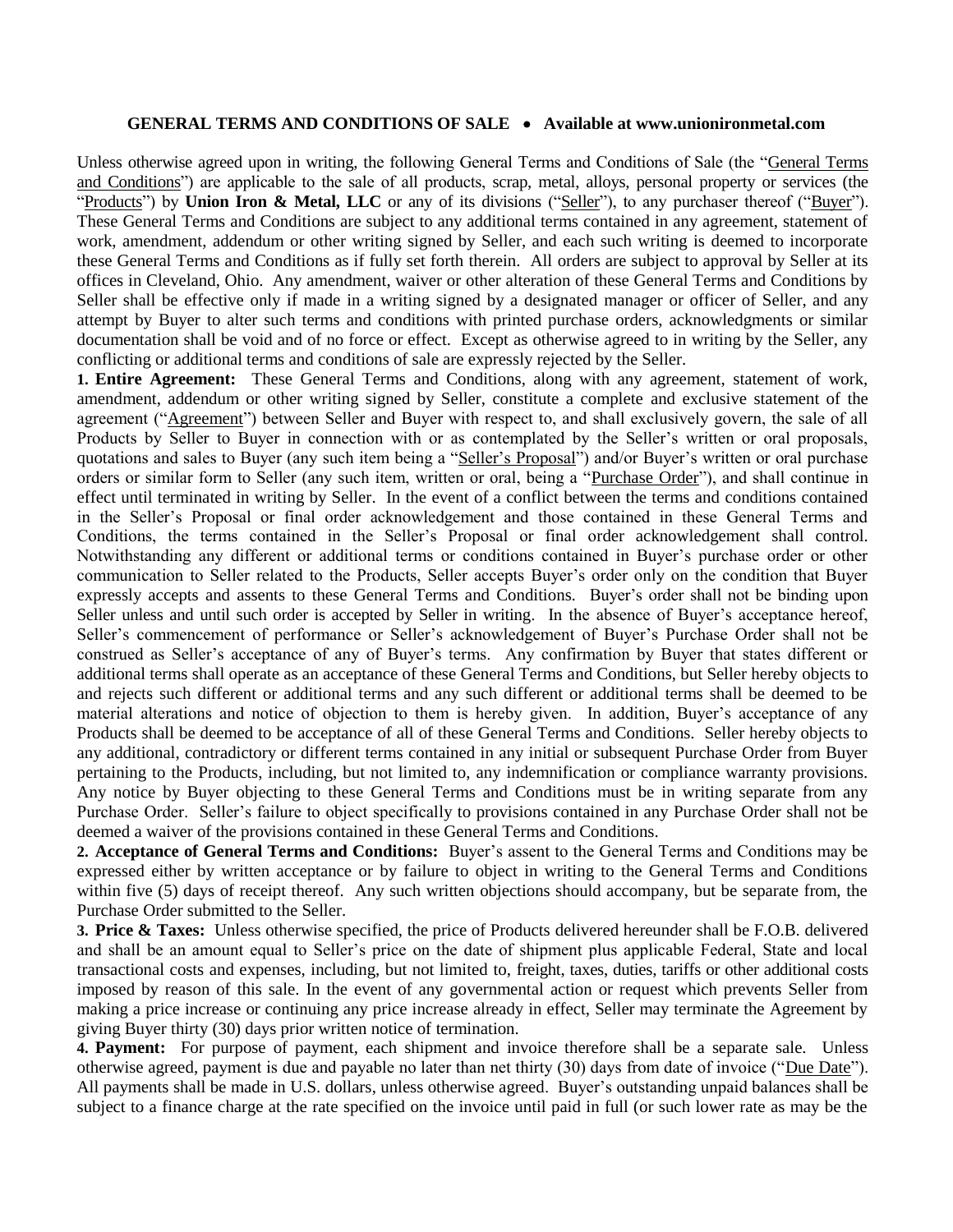maximum permitted by law). Buyer shall also pay Seller's cost of collection (including reasonable attorneys' fees). Payments received may be applied by Seller, in its sole discretion, against any obligation owed by Buyer to Seller. Seller may refuse or delay shipments if Buyer fails to pay promptly any payments due Seller. If Seller shall, in its sole discretion, deem itself to be insecure regarding Buyer's ability to fulfill the terms of payment herein specified, whether due to Buyer's financial condition or any other reason, Seller may by notice to Buyer (i) require full or partial payment in advance of delivery or (ii) reduce, eliminate or otherwise modify the credit terms.

**5. Purchase Money Security Interest:** To secure the payment of the purchase price of the Products sold hereunder, Seller hereby reserves, and Buyer grants Seller a purchase money security interest in all Products sold hereunder whether constituting equipment, inventory, fixtures and/or general intangibles, including all accessions to and replacements thereof, and all proceeds thereof to perfect or continue the security interest created by this Agreement. A copy of the invoice covering the Products may be filed with appropriate authorities at anytime as a financing statement to perfect Seller's security interest. Buyer hereby authorizes Seller to prepare, file and execute such UCC-1 financing statements and any instruments that Seller may reasonably require to perfect Seller's security interest in the Products sold or delivered by Seller to Buyer and any proceeds thereof. In addition to the foregoing, Seller shall have all of the rights and remedies of a secured party under the Uniform Commercial Code, which remedies shall be cumulative and not exclusive.

**6. Setoff:** Seller shall have the right at any time and without notice, to set off any liability or obligation of Buyer to Seller against any liability or obligation of Seller to Buyer. Under no circumstances will Buyer have a right of set off against Seller without prior written notice to Seller and without five (5) business days in which Seller may cure or relieve itself of its liability to Buyer.

**7. Termination:** Time is of the essence and, in addition to any other rights, Seller shall further have the right, at its option, to terminate this Agreement without notice to Buyer if (i) payment is not made on or before the Due Date, (ii) Buyer becomes insolvent, or (iii) Buyer's ability to pay debt in the normal course of business otherwise becomes impaired. Seller may immediately terminate this Agreement without notice to Buyer if Buyer: (a) makes an assignment for the benefit of creditors, (b) becomes insolvent or is otherwise unable to pay its debts in the ordinary course of business, or (c) is the subject of any voluntary or involuntary proceedings in bankruptcy, or under any other insolvency or similar law, or for corporate reorganization or for receivership.

**8. Shipment; Quantity; Shortages:** With respect to each delivery of Products, Buyer shall give Seller one (1) business day's advance notice, which notice shall include date of delivery and shipping instructions. Seller shall not be required to deliver in any month more than the monthly quantity specified in the Agreement, or if no monthly quantity is specified, more than the pro-rata amount of the maximum quantity specified, nor shall Seller be bound to tender delivery of any quantities for which Buyer has not given one (1) business day's advance notice. If Buyer fails to accept delivery of the stipulated or minimum pro-rata quantity in any month, or fails to give such notice, Seller may, at its option, in addition to its other rights and remedies, cancel such deliveries or parts thereof. All Products shipped under this Agreement shall be subject to Seller's usual tolerances and variations as to quantity. Unless Seller receives written notification of variances in quantity within twenty (20) days of the invoice date, the invoiced quantity shall be conclusive.

**9. Delivery; Risk of Loss:** Unless otherwise specified, Products are delivered F.O.B. delivered. Title to and risk of loss shall pass to Buyer upon delivery of Products to carrier. Buyer shall pay all freight, handling, delivery, special packing and insurance charges for delivery of Products. Choice of carrier and shipping method and route shall be at the election of Buyer, and shall be Buyer's sole responsibility. Seller shall have the right to deliver all Products covered hereby at one time or in partial shipments from time to time, within the agreed time for delivery. Delivery dates are approximate and Seller shall not be liable for damages or costs which arise in connection with the delivery of Products after the date stated on any Seller's Proposal, Purchase Order or other document. Delivery dates are further dependent upon the prompt receipt by Seller of all information required by Seller to proceed with work immediately and without interruption.

**10. Acceptance of Products:** Upon receipt of Products, Buyer agrees to immediately inspect and/or test the Products. Such inspection or testing shall be completed promptly and in no event later than five (5) days after delivery of the Products to Buyer. The Products shall be deemed accepted by Buyer unless Buyer provides Seller, within five (5) days of the end of the initial inspection period, a written notice specifying all defects or discrepancies in the quality or quantity of Products. Buyer shall permit Seller to inspect any damaged or otherwise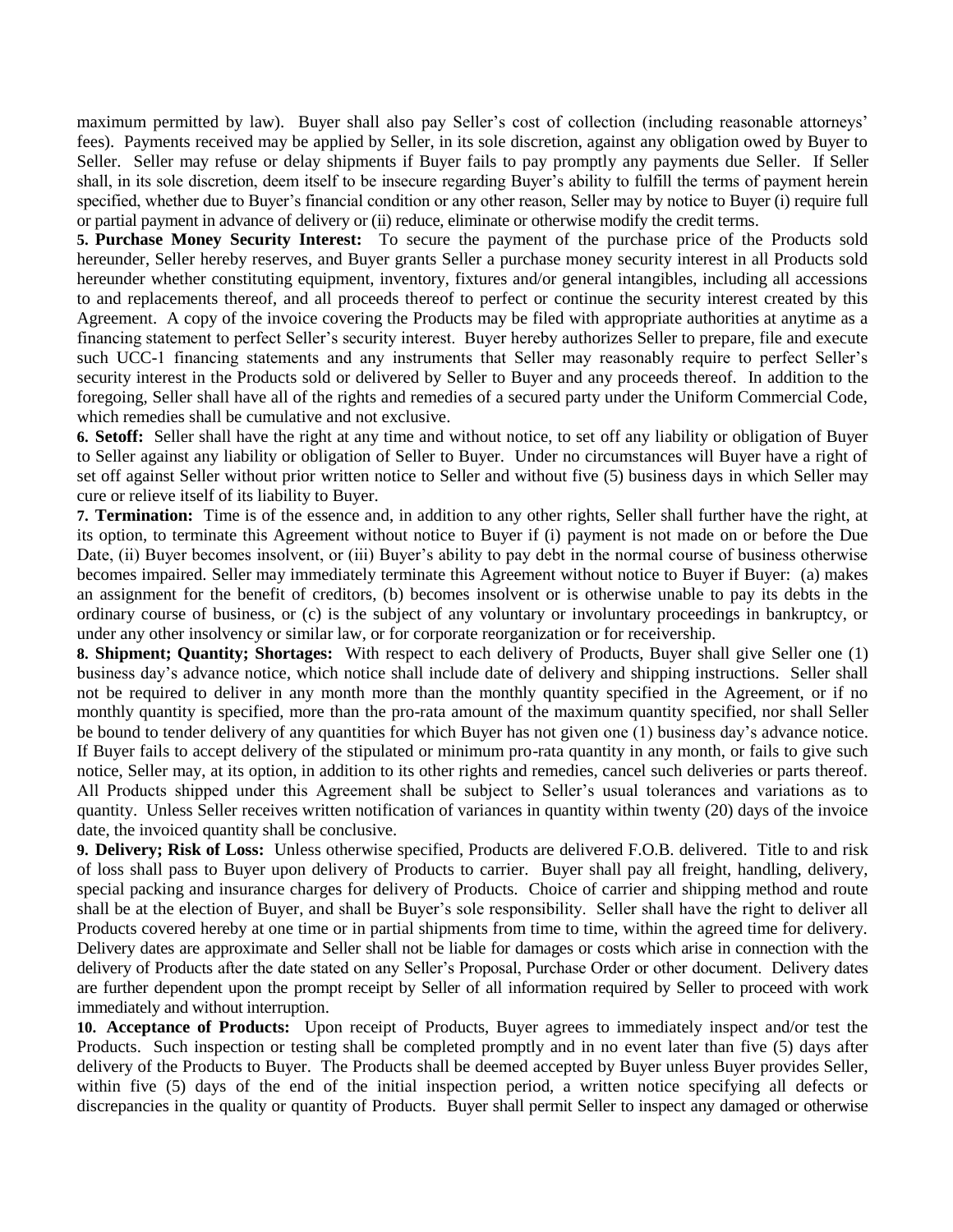nonconforming Products.

**11. Cancellation:** Once an order is accepted by Seller, it may not be cancelled or changed by Buyer, nor shall Buyer be entitled to delay shipment or performance, except with the written consent and upon terms and conditions approved by Seller in writing. If Seller consents to the cancellation of an order for Products pursuant to the foregoing sentence, Buyer shall pay to Seller within three (3) business days of such cancellation, all costs and expenses incurred by Seller in connection with Buyer's order (including without limitation, any restocking fee and reasonable cancellation charges) of an amount not less than fifteen percent (15%) of the cancelled order. Any extra cost incurred by Seller to meet Buyer's request for rescheduling/cancellation will be Buyer's responsibility.

**12. Force Majeure:** Seller shall not be liable for delays in delivery or for failure to perform, and performance shall be excused, if such failure is due to causes beyond the reasonable control of Seller or its subcontractors, including, but not be limited to, acts of God, acts or omissions of Buyer, acts of government, including but not limited to civil or military authorities, fire, strikes, power surges or outages, embargos/sanctions, epidemics, quarantine restrictions, flood, natural disasters, riot, war, delays in transaction or inability to obtain necessary labor, materials or supplies or any cause which renders Seller's performance commercially impractical under Section 2-615(a) of the Uniform Commercial Code, as amended.

**13. Limited Warranty; Exclusive Remedy:** Seller warrants that the Products will conform to Seller's specifications, as in effect at the time of shipment. Seller's sole obligation under this warranty shall be at its option to repair or replace any Products or part thereof which proves to be other than as warranted; provided that written notice of the alleged defect shall have been given by Buyer, within ten (10) days after discovery thereof, to Seller prior to thirty (30) days from the date of delivery to Buyer. This limited warranty does not extend to any Products or parts thereof which have been installed, operated, maintained, repaired or altered improperly or which have been the subject of misuse, accident or neglect; nor does the warranty apply to normal wear and tear resulting from use of the Products. Seller also warrants that it will convey good title to the Products and that such Products will be delivered free of any security interest or other lien or encumbrance. **EXCEPT AS SET FORTH IN THIS SECTION, SELLER MAKES NO REPRESENTATION OR WARRANTY, EXPRESS OR IMPLIED, WITH RESPECT TO THE PRODUCTS. SELLER DISCLAIMS ANY WARRANTY WITH RESPECT TO THE MERCHANTABILITY OF THE PRODUCTS OR THE FITNESS OF THE PRODUCTS FOR ANY PARTICULAR PURPOSE OR USE OF BUYER AS WELL AS ANY EXPRESS OR IMPLIED WARRANTIES OR CONDITIONS ARISING BY ANY COURSE OF DEALING, COURSE OF PERFORMANCE OR USAGE OF TRADE. SELLER FURTHER DISCLAIMS ANY WARRANTY WITH RESPECT TO THE CONFORMANCE OF THE PRODUCTS WITH ANY REQUIREMENTS OR SPECIFICATIONS PROVIDED BY BUYER, UNLESS THE CONFORMANCE WITH SUCH REQUIREMENTS OR SPECIFICATIONS HAS BEEN SPECIFICALLY AGREED TO BY SELLER IN WRITING.** Any cause of action for breach of the foregoing warranty shall be brought within one (1) year from the earlier of: a) the date the alleged breach was discovered; b) the date the alleged breach should have been discovered; or c) thirty (30) days from the date of shipment. BUYER'S SOLE REMEDY IN THE EVENT OF A BREACH OF THE FOREGOING WARRANTIES IS THE REPAIR OR REPLACEMENT OF THE AFFECTED PRODUCT BY SELLER UPON RETURN OF THE PRODUCT, TRANSPORTATION CHARGES PREPAID TO SELLER. SELLER SHALL ASSESS A PRO-RATA CHARGE TO BUYER FOR USE OF THE PRODUCT PRIOR TO ITS RETURN.

**14. Limitation of Liability:** IN NO EVENT SHALL SELLER'S LIABILITY ARISING IN CONNECTION WITH OR UNDER THIS AGREEMENT (WHETHER UNDER THE THEORIES OF BREACH OF CONTRACT, TORT LIABILITY, MISREPRESENTATION, FRAUD, WARRANTY, NEGLIGENCE, STRICT LIABILITY OR ANY OTHER THEORY OF LAW) EXCEED THE PURCHASE PRICE OF THE PRODUCTS.

**15. Disclaimer of Consequential Damages:** IN NO EVENT SHALL SELLER BE LIABLE FOR DIRECT, INDIRECT, SPECIAL, INCIDENTAL, PUNITIVE, OR CONSEQUENTIAL DAMAGES OF ANY NATURE INCLUDING, WITHOUT LIMITATION, BREACH OF ANY OBLIGATION OR WARRANTY IMPOSED ON SELLER HEREUNDER OR IN CONNECTION HEREWITH. "CONSEQUENTIAL DAMAGES" FOR PURPOSES HEREOF SHALL INCLUDE WITHOUT LIMITATION, LOSS OF USE, INCOME OR PROFIT, DAMAGES, EXPENSES, OR LOSSES SUSTAINED AS THE RESULT OF INJURY TO ANY PERSON, OR LOSS OF OR DAMAGE TO ANY PROPERTY (INCLUDING, WITHOUT LIMITATION, PROPERTY